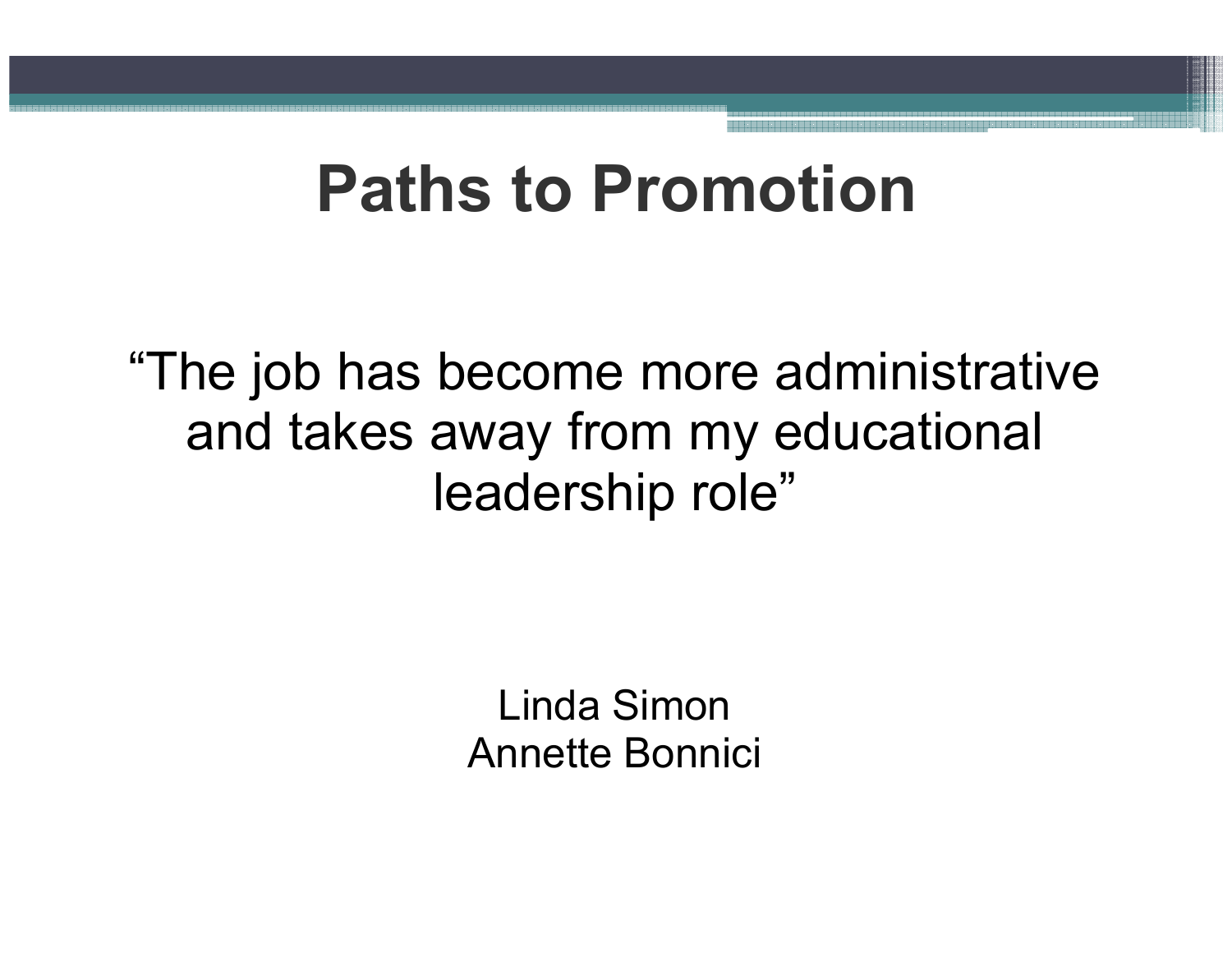# **Objectives**

- •• Investigate promotional pathways open for TAFE NSW Teachers and Head Teachers
- • Gather information about the role of the Head Teacher from their perspective
- $\bullet$  I latarmina tha most imnortani Determine the most important aspects of the role and future challenges
- $\bullet$  ( )onsider the skills are Consider the skills and capabilities Head Teachers currently have and those they feel they need to successfully meet these challenges.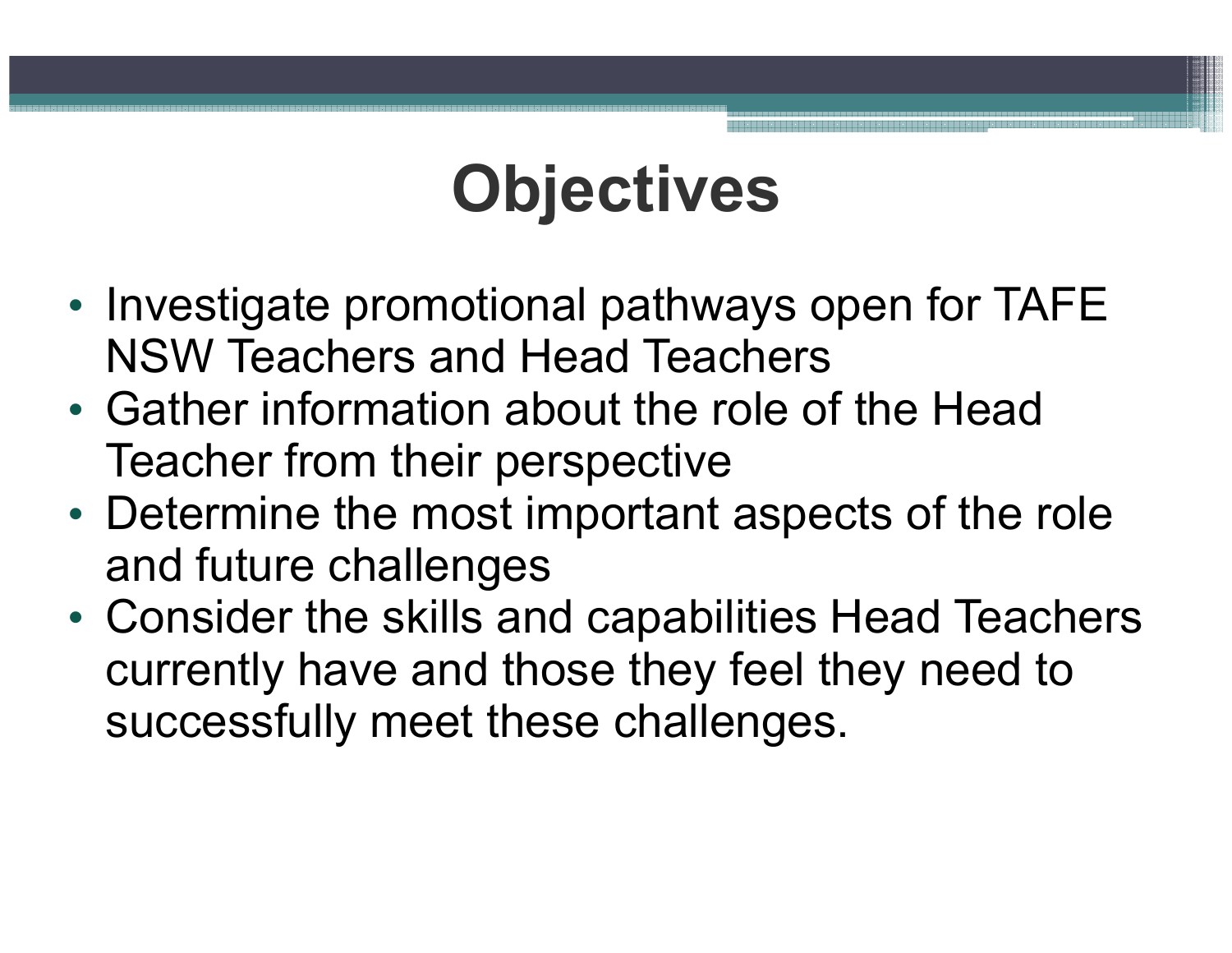### Means

- $\bullet$  Online survey of TAFE NSW Head Teachers and others with 420 responses
- $\bullet$  Reference to previous work undertaken in this area.
- $\bullet$  Plan to compare with relevant positions in other RTOs
- $\bullet$  Plan to investigate through focus groups of Head Teachers the issue of relevant qualifications.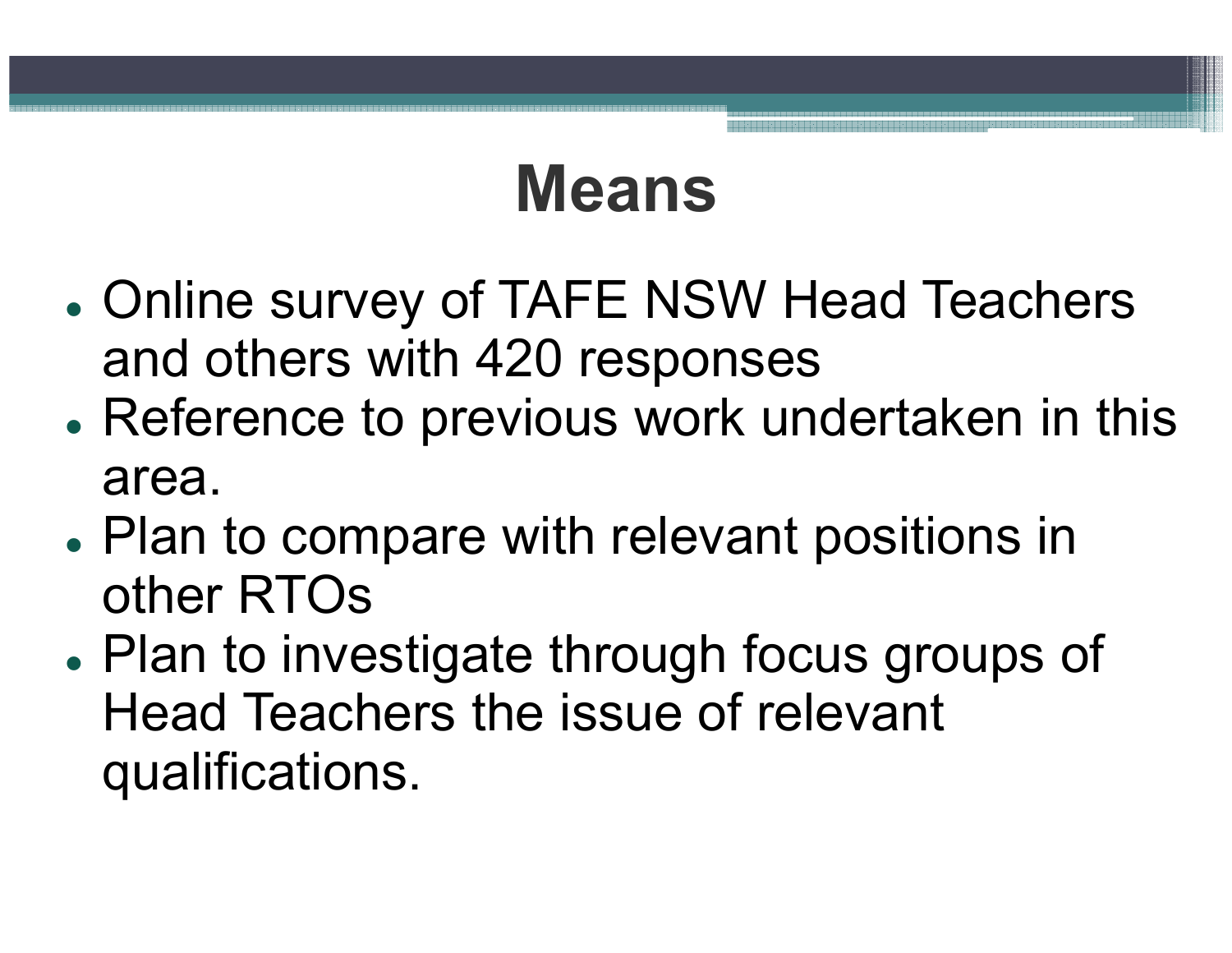## Respondents

- •59% Female
- •62% aged  $50 - 59$  years
- •6% under 39 years
- $\bullet$  75% cunerviced m 75% supervised more than 10 teachers<br>in their costions in their sections
- $\bullet$  '23% cunarvica 23% supervised over 20 teachers
- •All institutes and all vocational areas.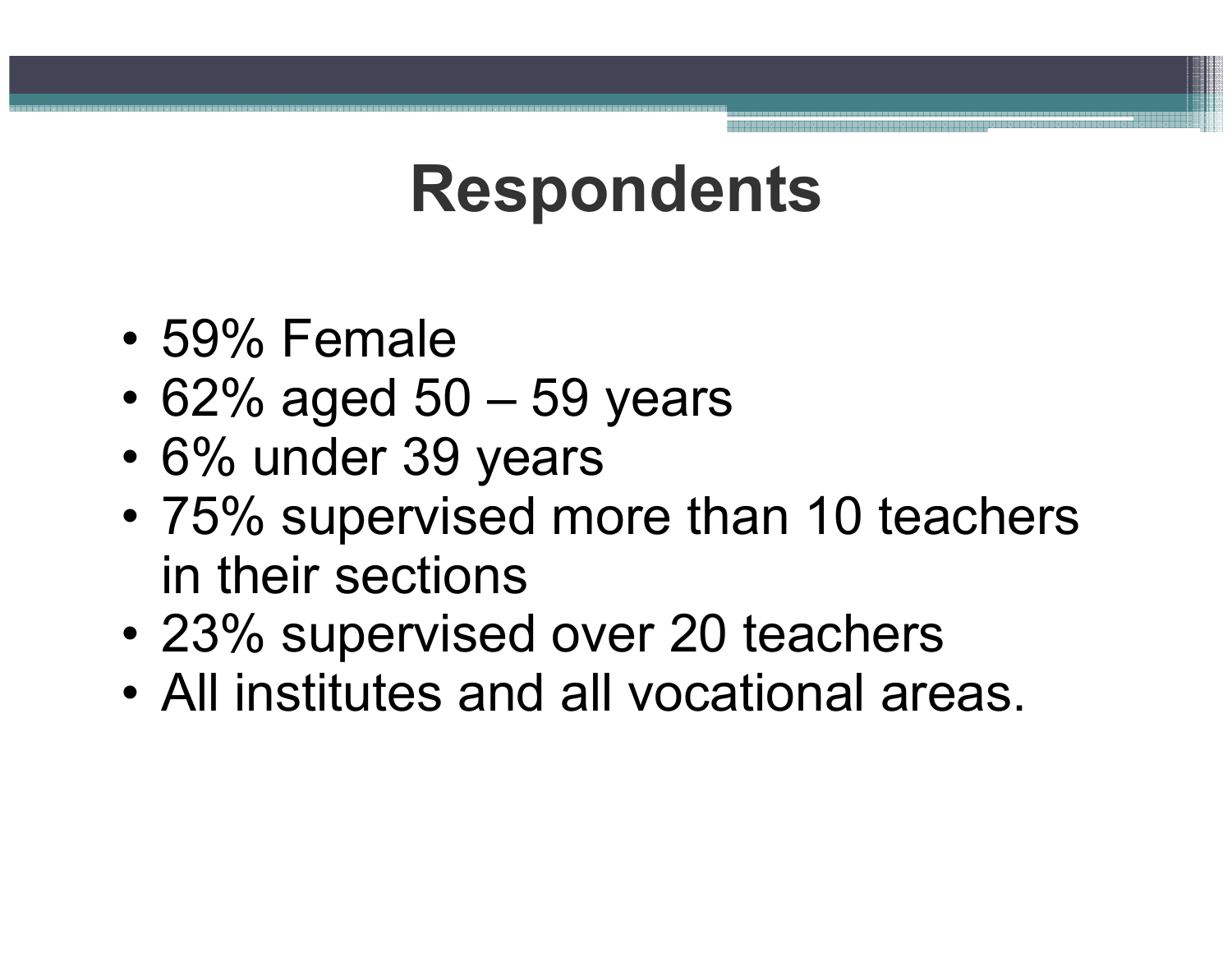## Teaching Qualifications Held

What teaching qualifications do you hold? Tick all that apply

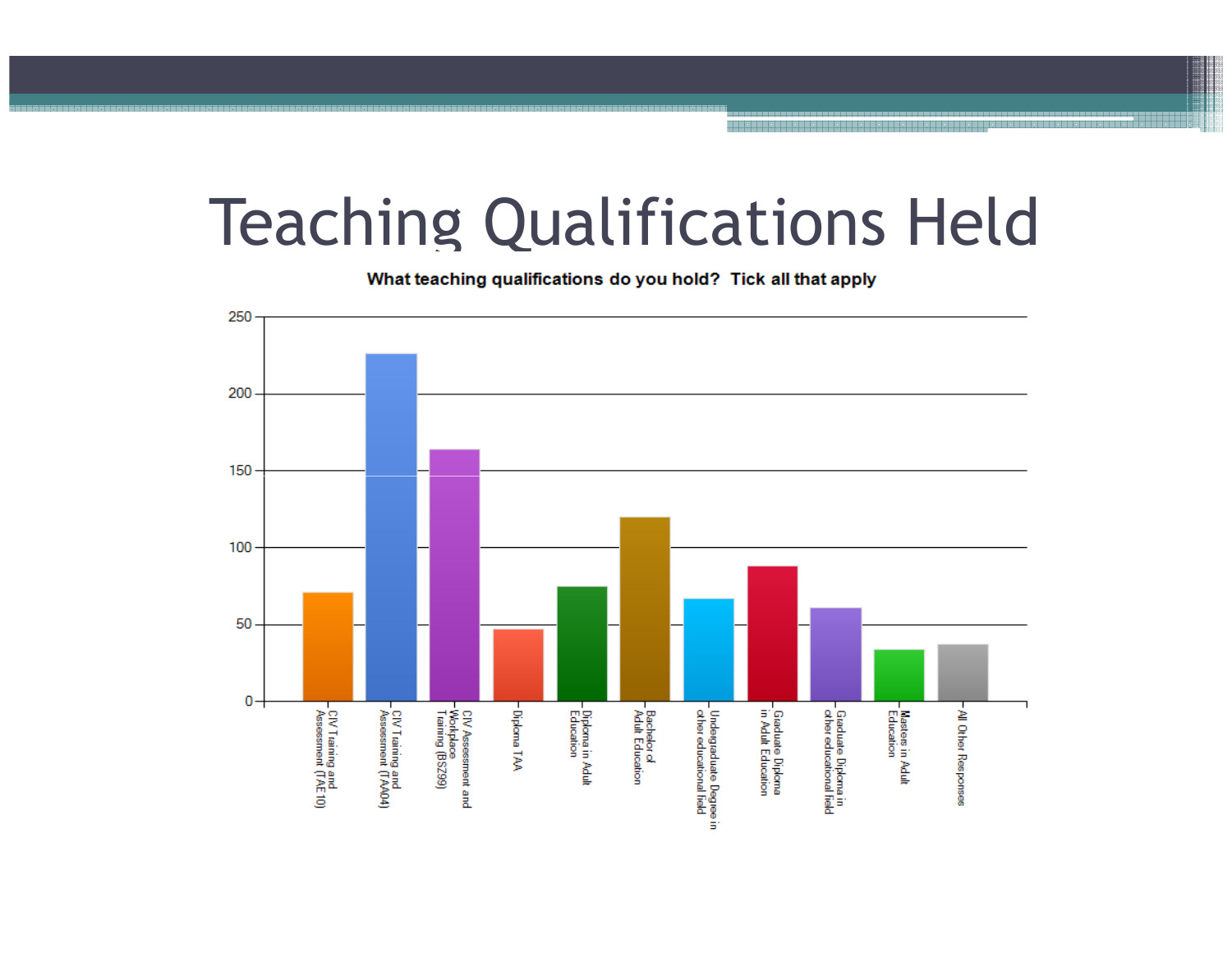#### Reasons for becoming a Head Teacher

3333



What were your main reasons for becoming a Head Teacher? (Choose those that apply)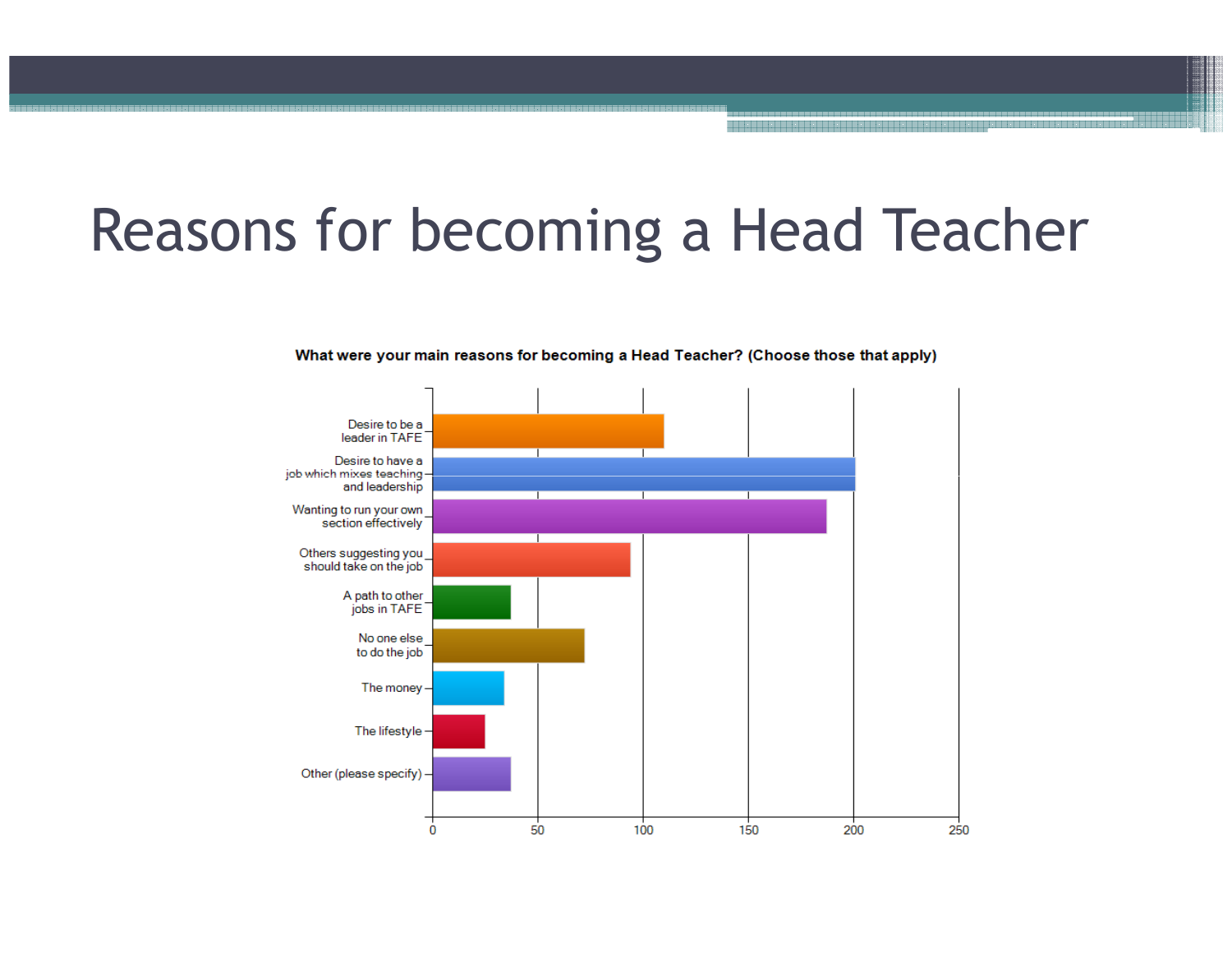# Do these still hold? 70% said YES

- "I have been a Head Teacher for 17 years. The job has changed. The role in the section is still fulfilling and valuable, but the pressure from senior management and the lack of understanding of the realities in the section make it very difficult"
- "I like the combination and responsibility, and the opportunity to be creative"
- "Because the Head Teacher role gives me the opportunity to make •a big contribution to my students and community"
- "I've regressed to a teaching role having become exhausted by the demands and frustrations of the Head Teacher role. I'm much happier now and have regained a balanced life style and am regaining my health"
- "This is such a dreadful job nobody will take it on. They see the amount of work I have to do on top of my teaching load, and with the erosion of technical and clerical support the job of Head Teacher is very difficult".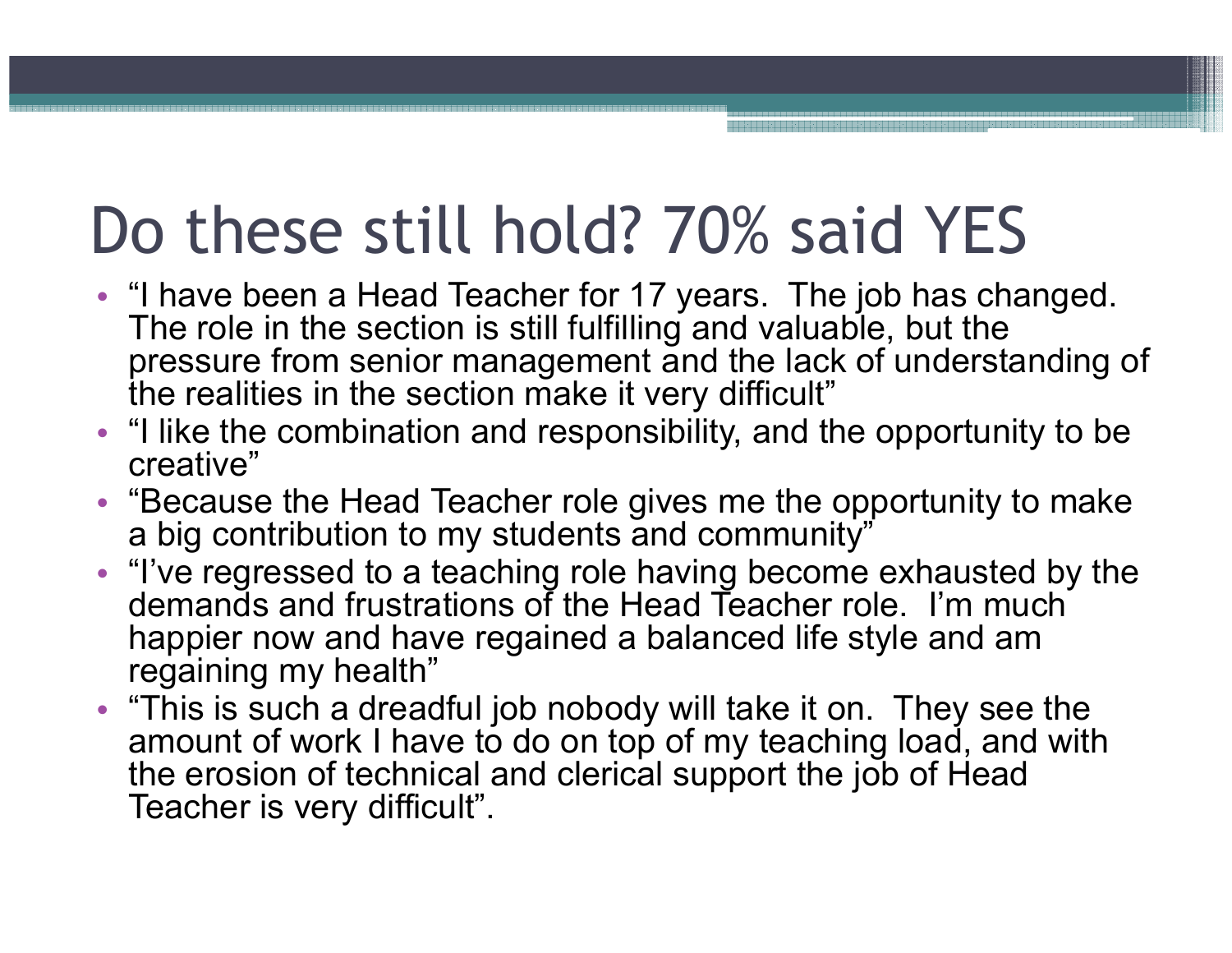#### Most important aspects of their role

What do you see as the most important aspects of your role? Choose the five (5) top issues. (Requires at most five (5) responses.)

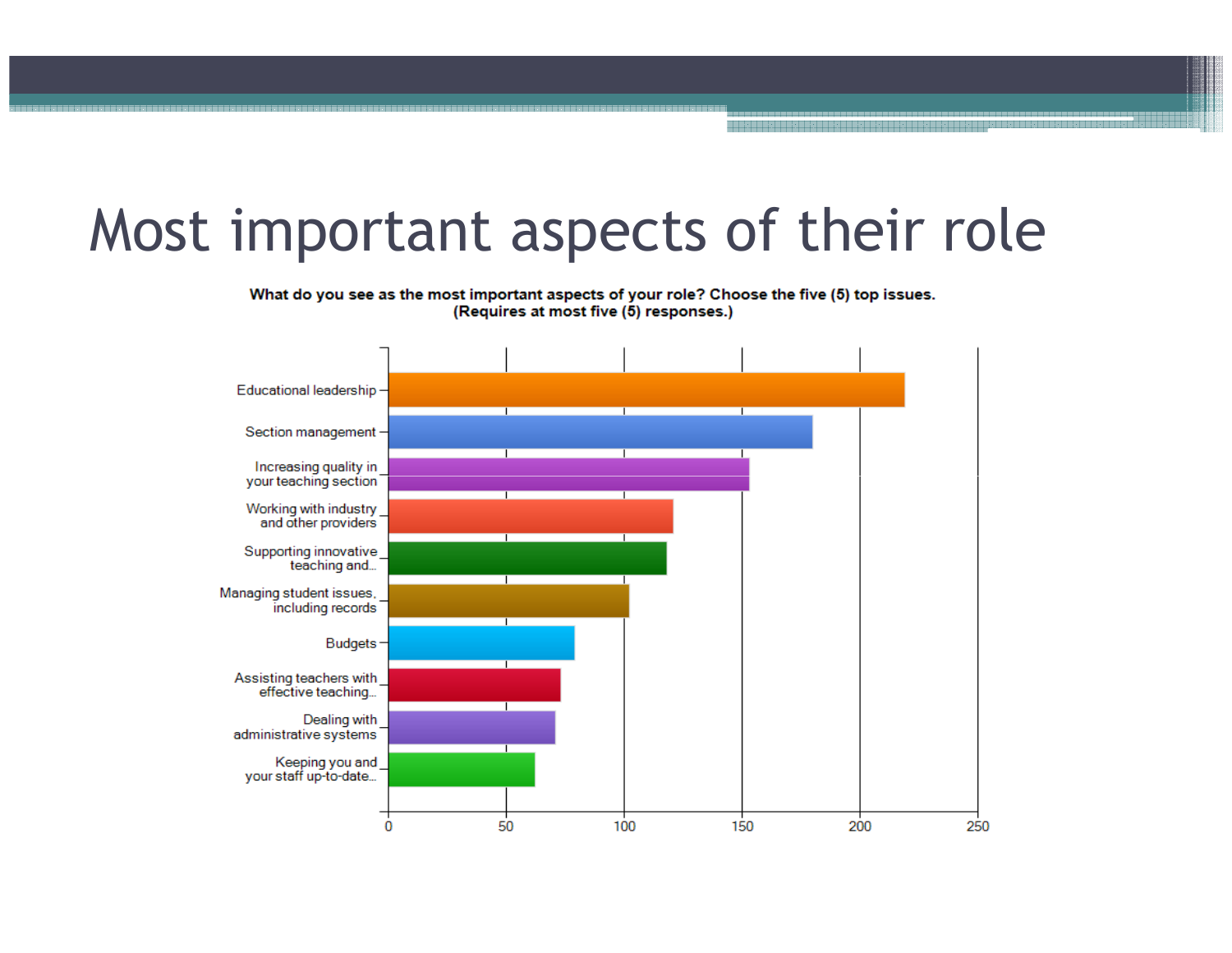# Main Challenges for the future

- •Funding and budgets
- •Marketing and Commercial activities
- •Applying for external funding
- •Technological changes and new systems
- •• Succession planning
- •• Support for new staff
- • Assisting teachers without tertiary teaching qualifications
- •E-learning / online/ flexible delivery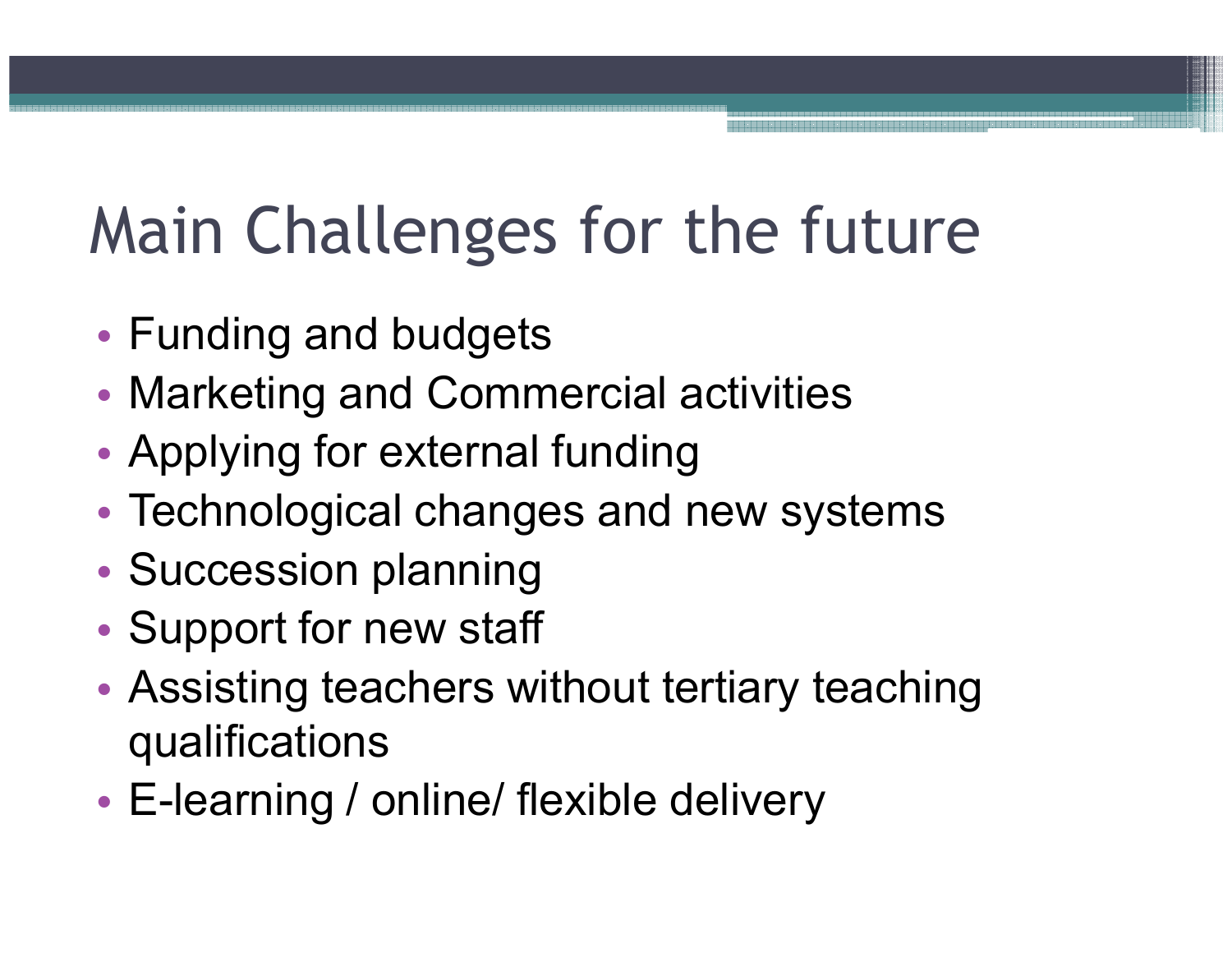# Needed skills and capabilities

#### Are there additional skills/capabilities you think you will need to meet these challenges? Tick those that are most important.

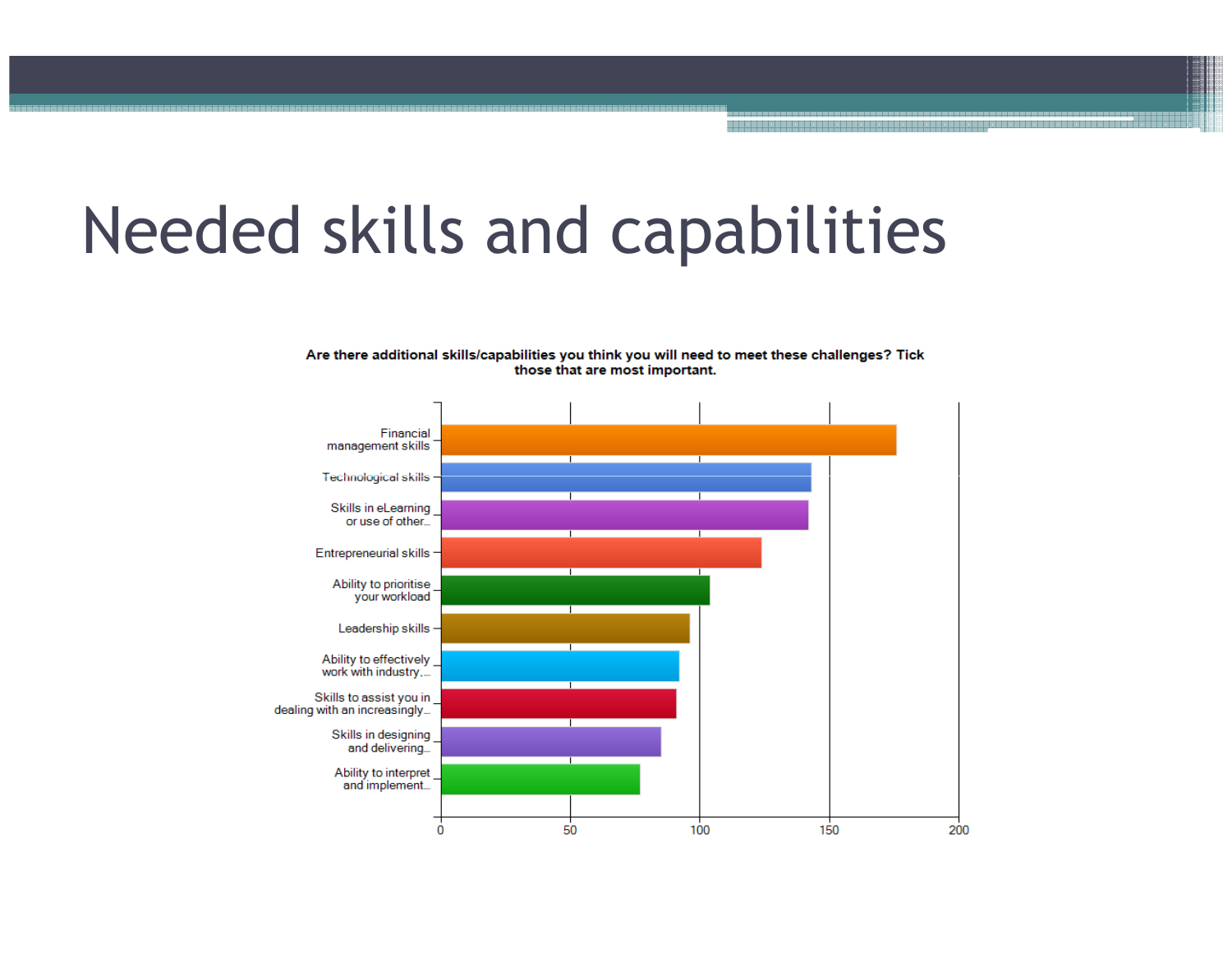# Issues of concern

- •• Workload
- •• Funding
- •• TAFE systems
- •Finding alternate funding sources
- •• Increasing competition
- •Up to date facilities and equipment
- •Paperwork overload
- •Lack of qualified teachers
- •Ever-changing VET policies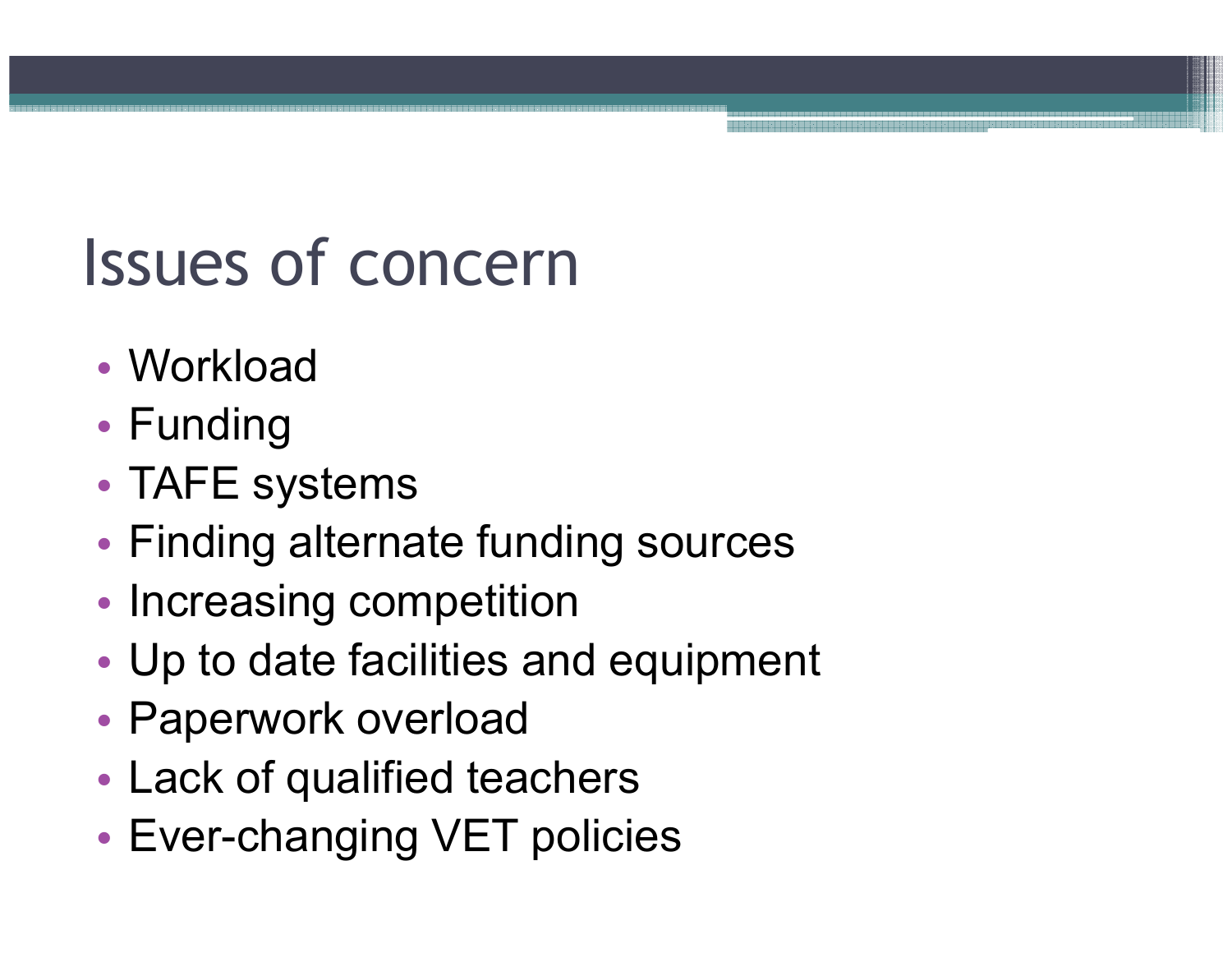## Continuing leadership development